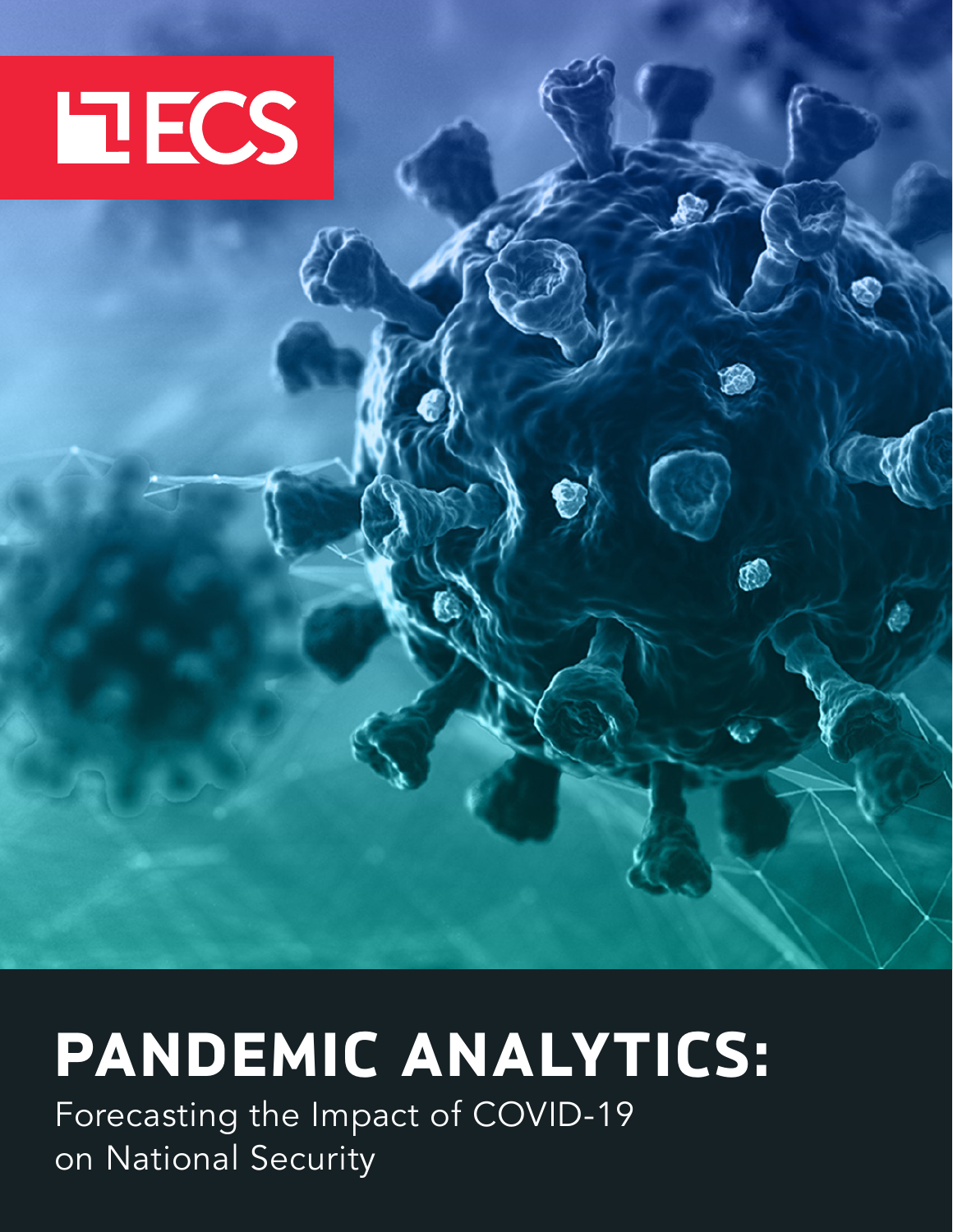# **PANDEMIC ANALYTICS:**

Forecasting the Impact of COVID-19 on National Security

efore the onset of the<br>pandemic, common<br>measures of security a<br>prosperity focused on extern pandemic, common measures of security and prosperity focused on external threats, resources, and stakeholders—a framework that has quickly been replaced by the close-proximity, dayto-day fight against COVID-19. As critical national security missions shift to challenges like hospital capacity, PPE production and distribution, and food availability, the need for a tested and reliable method to derive and deliver predictive analytics has become a clear priority for enterprises around the globe.

This dynamic, high-risk environment demands new tools, developed in record time, to deliver the key [promise of AI/ML](https://hubs.li/Q012tCGV0): data-driven insights to navigate the fast-evolving pandemic world. Decision-makers across government, healthcare,

and industry need tools that harness the volume, velocity, and variety of data to identify patterns, develop predictions, and prescribe best-scenario planning—all at the speed of mission.

ECS' data and AI professionals term this challenge "pandemic analytics"—leveraging data science tools that integrate critical vectors like hospitalizations, vaccine distribution, and PPE inventories to produce accurate, timely, and repeatable insights. Using automated processes, data operations, and advanced analytics, ECS' experts work hand-in-hand with our partners, leveraging the full strength of AI/ ML to forecast and combat the impact of COVID-19 on national security, health, and the economy.

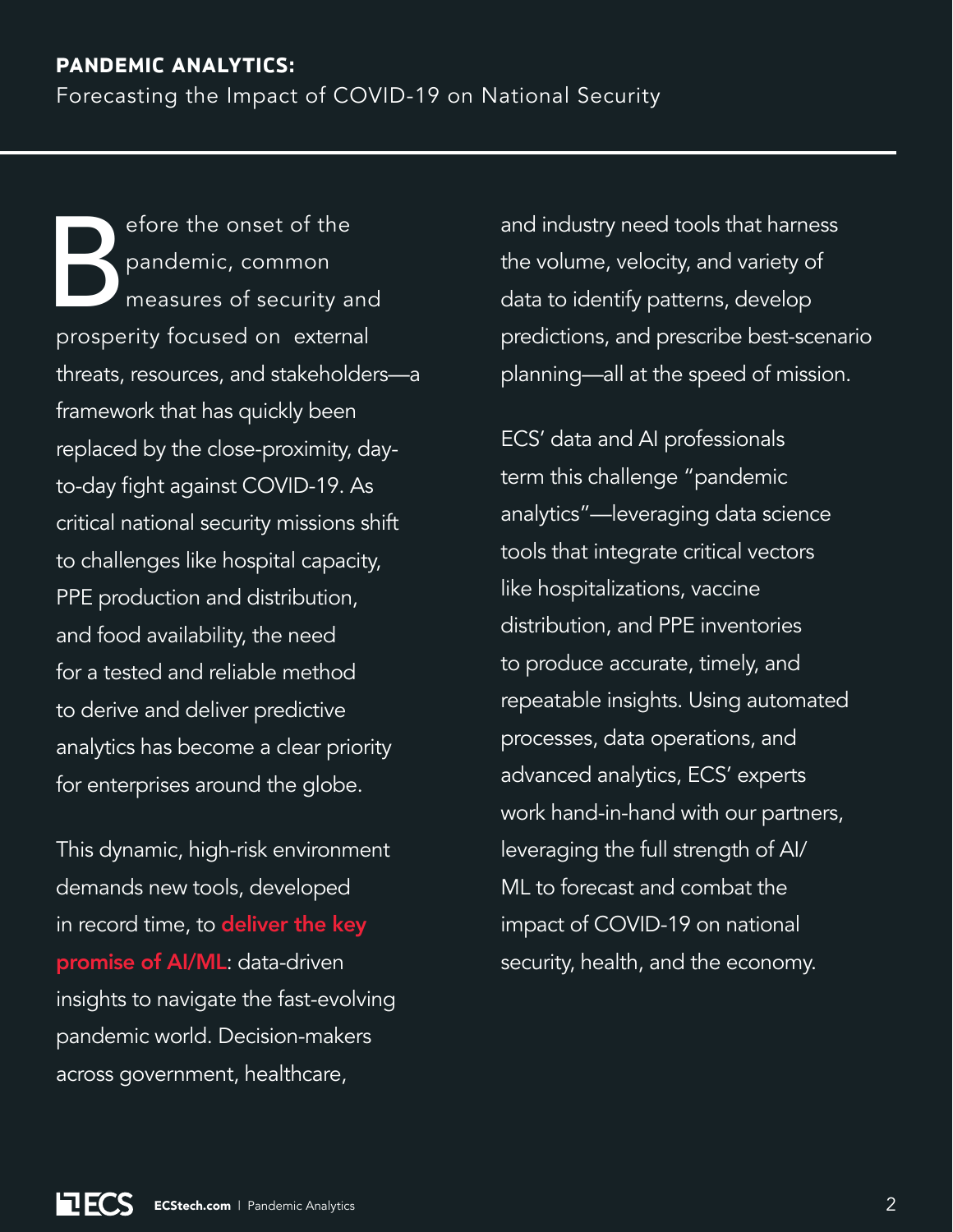### BUILDING PANDEMIC ANALYTICS

The large teams, long projects, and legacy thinking of the pre-pandemic workplace are ill-suited to the immediate needs of COVID-19. ECS' approach is to deploy small "tiger" teams of AI engineers and strategists who act as trusted advisors, applying experience, best practices, and industry standards to delivering agile integration, applied innovation, and expert communication for the rapid development and implementation of advanced AI/ML solutions.



ECS delivers end-to-end data pipelines, enabling decision-making and operational orchestration from initial data collection through modeling, analysis, and consumption. Our data engineers ingest data from multiple sources, which is stored within a filesystem data lake and provided to modeling teams via enclaves and an analytics workbench/platform. We use pertinent data to constantly monitor, update, and enrich models, while providing feedback to engineers. Finally, in the data consumption stage, we provide our customers easy access to information and insights to assist in strategic, data-driven decision-making. To meet the demands of the pandemic and capitalize on the opportunities of today's interconnected world, our pandemic **analytics** [applications](https://hubs.ly/H0LhDnc0) deliver solutions across devices, providing users ranging from government planners to first responders with secure access to the insights they need anywhere and anytime. Web applications and mobile interfaces provide ready availability to information and outcomes, regardless of platform or database, when leaders and operators through the pandemic need them most.

EC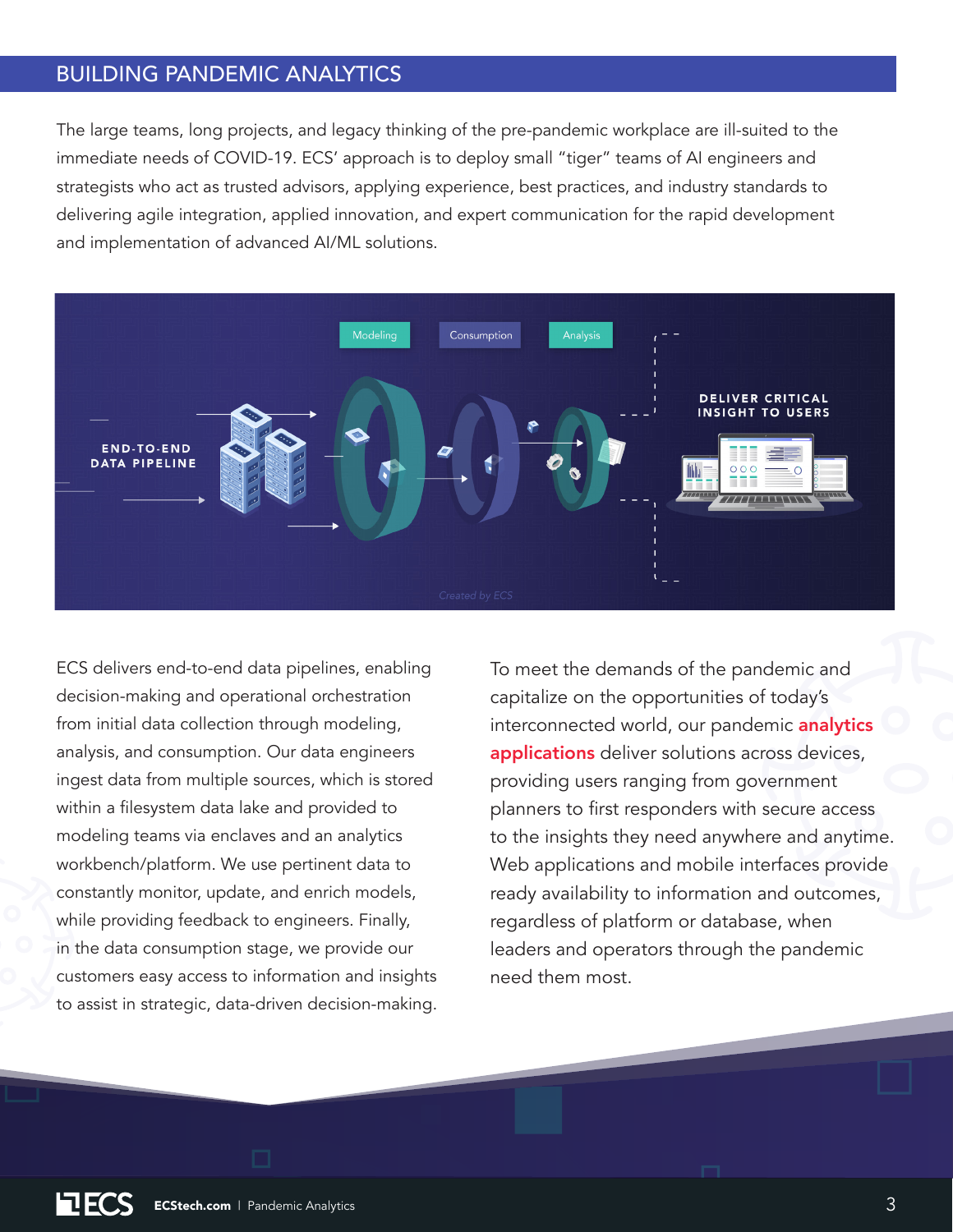#### Additional pandemic analytics applications include:

- Contact tracing automation
- Demand forecasting
- Employee management
- Epidemic size forecasting
- Epidemic waves forecasting
- IoT conditions and locality-based monitoring
- Manufacturing optimization
- Market effects forecasting with semantic network analysis
- Multi-echelon inventory optimization
- Patients' needs forecasting
- Population effects forecasting
- Transportation and distribution optimization
- Vaccine administration optimization
- Workforce planning and optimization



# DEPLOYING PANDEMIC ANALYTICS FOR IMPACT

Working with a domestic healthcare provider, ECS built algorithmic models to predict COVID-19 infection waves and forecast the impacts of disease spread, enabling our customer to optimize conditions for training, distribution, and medical readiness. Our solution incorporated automated data preparation, blending, and loading to develop data visualization tools and real-time COVID-19 dashboards with alerts, nudges, and recommendations to support decision-making. Real-time supply-chain tracking gives healthcare providers the means to manage critical care equipment like ventilators, PPE, anesthesia, and neuromuscular blocking agents.

ECS also developed a predictive analytics solution for a defense agency's pandemic response, assisting an interagency effort encompassing hospital capacity, COVID-19 hotspots, food scarcity, and destructive weather evacuation. Our platform aggregates open source, government, and anonymized commercial proprietary datasets on a protected, government-owned hybrid-cloud network. We have integrated over 90 domestic and international datasets to serve over 150 users with over 25 predictive analytics models. This solution outputs models and data to any existing user interface—including Palantir Vantage, Advana, Esri ArcGIS, and GBSP—supporting commanders, analysts, and data scientists with critical data and a dynamic common operating picture.